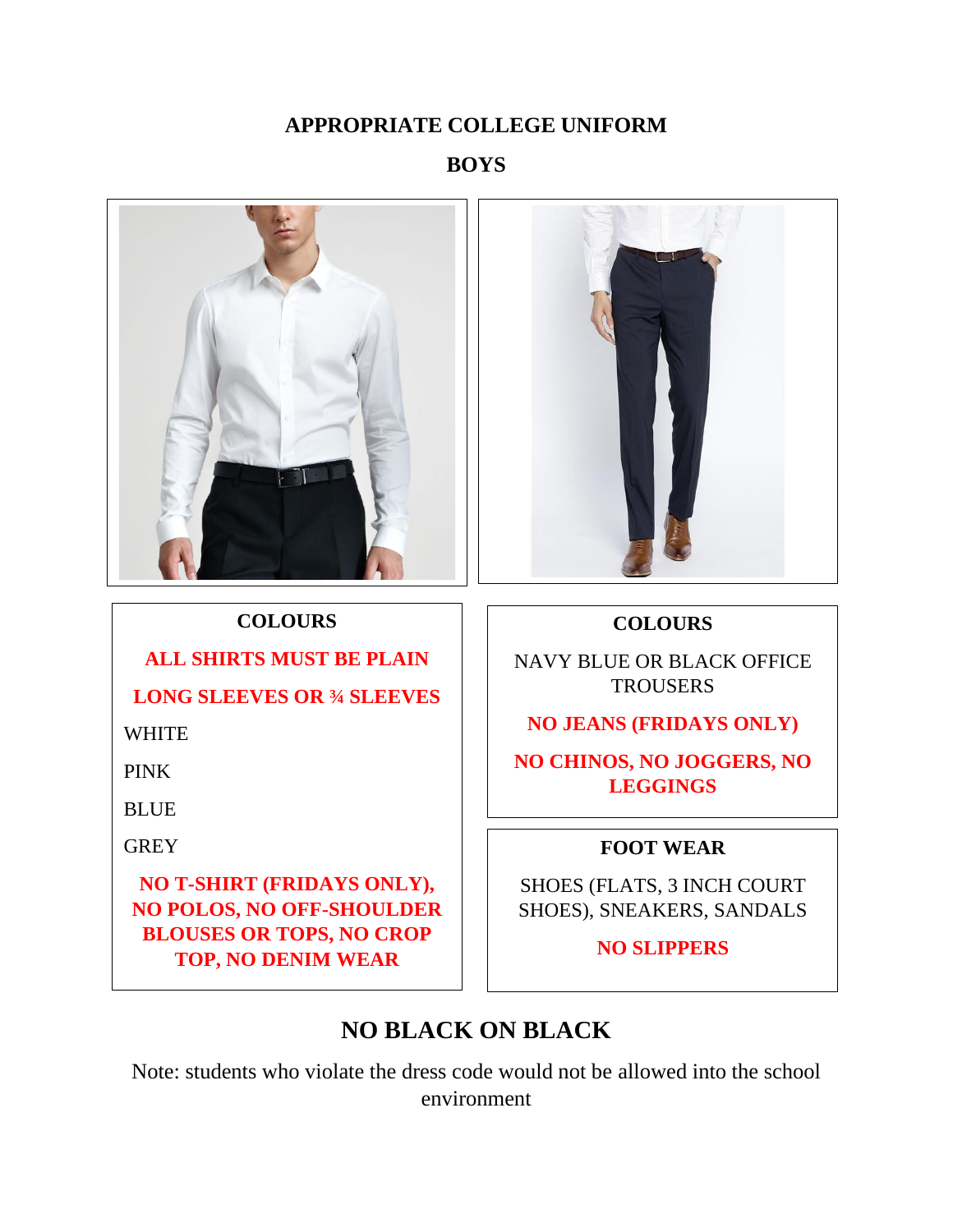#### **APPROPRIATE COLLEGE UNIFORM**

## **GIRLS**



**COLOURS**

**ALL SHIRTS MUST BE PLAIN**

**LONG SLEEVES OR ¾ SLEEVES**

**NO T-SHIRT (FRIDAYS ONLY), NO POLOS, NO OFF-SHOULDER BLOUSES OR TOPS, NO CROP TOP, NO DENIM WEAR**

WHITE

**BLUE** 

GREY

LIGHT PINK



#### **COLOURS**

NAVY BLUE OR BLACK OFFICE **TROUSERS** 

**NO JEANS (FRIDAYS ONLY)**

**NO CHINOS, NO JOGGERS, NO LEGGINGS**

#### **FOOT WEAR**

SHOES (FLATS, 3 INCH COURT SHOES), SNEAKERS, SANDALS

**NO SLIPPERS**

# **NO BLACK ON BLACK**

Note: students who violate the dress code would not be allowed into the school environment